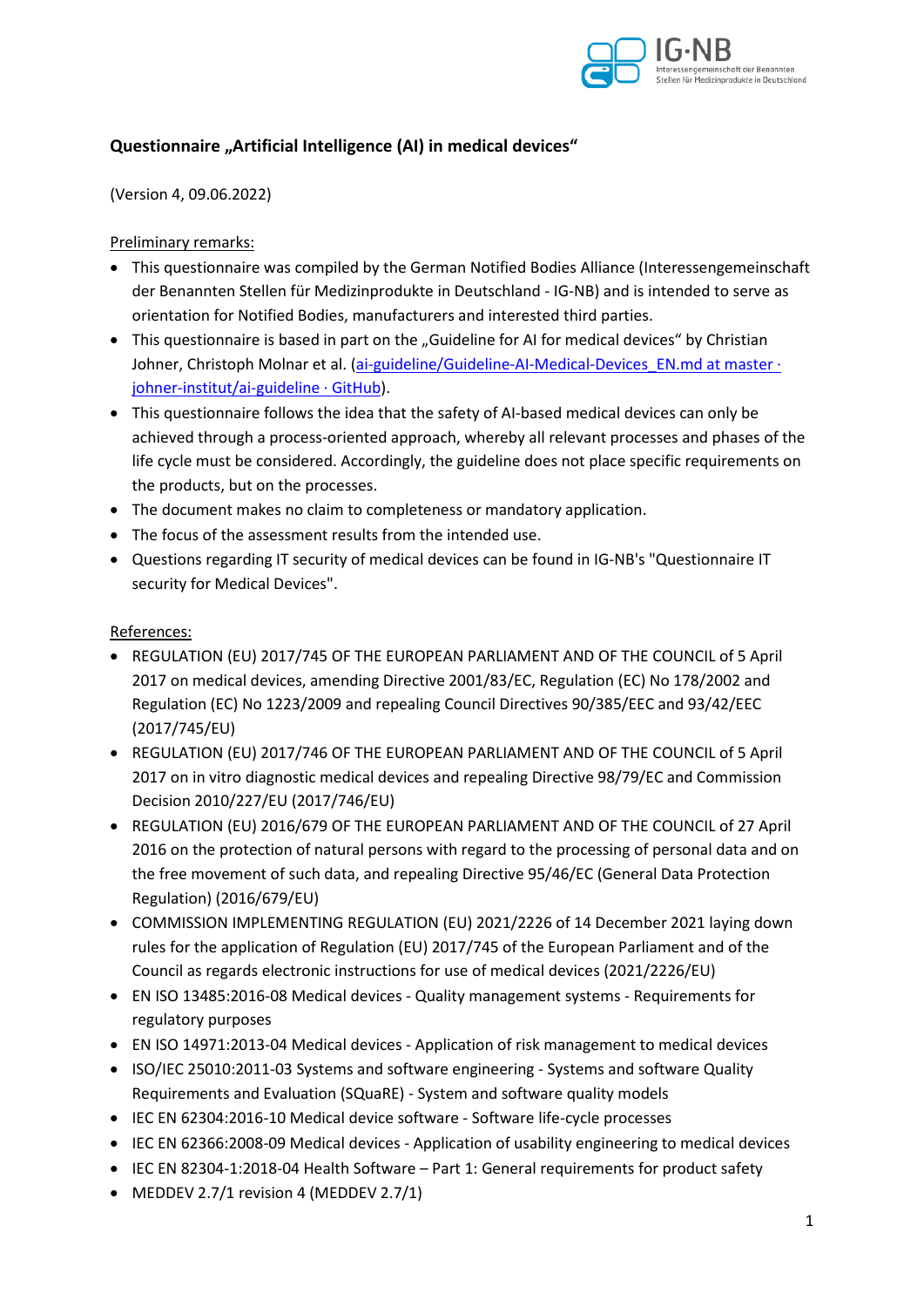

Main changes to Version 3:

- > Translation German / English
- > Reference to 2021/2226/EU instead of 207/2012/EU [B 5 b 15]
- > Adjustments/corrections in: B 1 d 3; B 1 d 4; B 1 d 9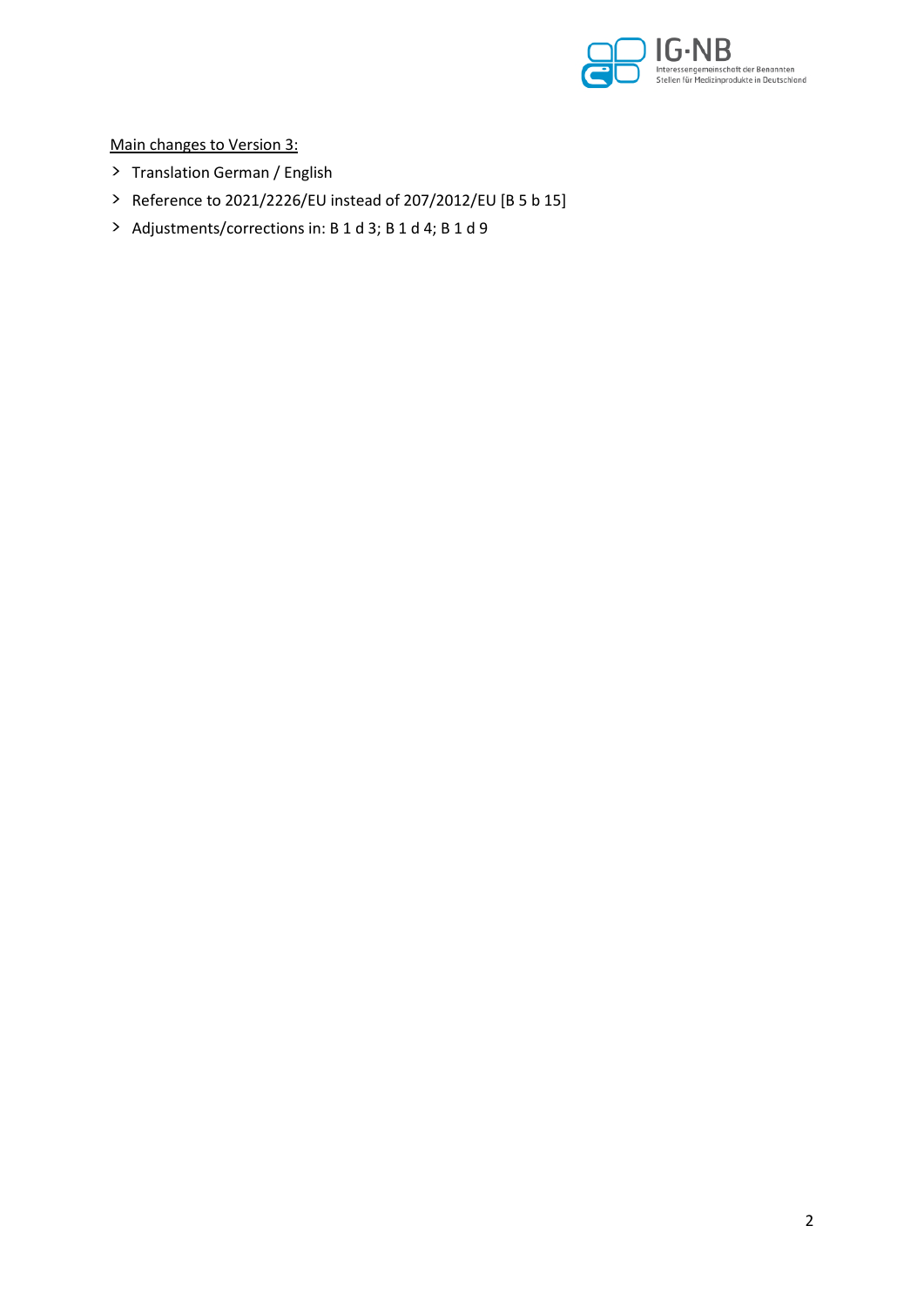

### Table of contents: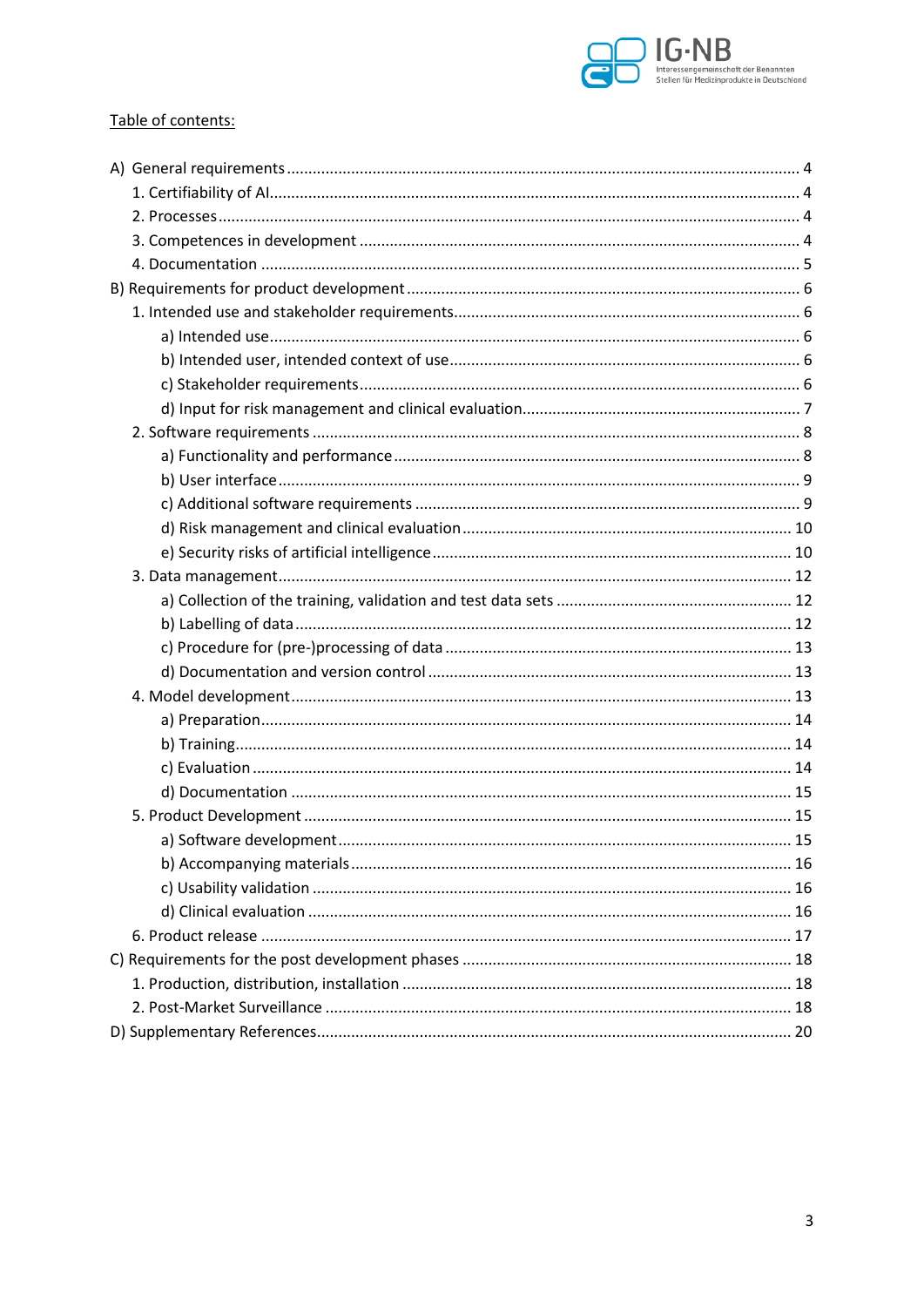

### **A) General requirements**

### **1. Certifiability of AI**

Static AI (AI that has learned and operates in a learned state) is in principle certifiable.

Dynamic AI (AI that continues to learn in the field) is not certifiable in principle, as the system must be verified and validated (among other things, the functionality must be validated against the intended use).

For static "black box AI" (AI that does not explain how it arrives at a result), regulatory requirements (including 2016/675/EU Articles 22 and 35 (General Data Protection Regulation), 2017/745/EU Annex I No. 17.2, 2017/746/EU Annex I No. 16.2, MDCG 2020-1) set limits on certification. The possibility of certification requires a review by the Notified Body and is a case-by-case decision.

2017/745/EU Annex II No. 4 or 2017/746/EU Annex II No. 4 applies.

Translated with www.DeepL.com/Translator (free version)

#### **2. Processes**

The manufacturers should cover all aspects listed below either in the procedural instructions or in the relevant plans to ensure that the safety of the product is systematically guaranteed. Normally, the following standard operating procedures or plans are affected:

- Development
- Risk management
- Data management
- Verification or validation (if not part of development)
- Post-market surveillance and vigilance
- Service, installation, decommissioning
- Customer communication
- Management review (ISO 13485:2016 requires consideration of "applicable new or revised regulatory requirements".)

If the manufacturer outsources processes, the requirements apply accordingly. Examples would be a (software) development service provider or contract research organization to be required to consider the relevant chapters of this guideline.

#### **3. Competences in development**

| Has the manufacturer created a list of all roles that are directly or | $\bullet$ ISO 13485, |
|-----------------------------------------------------------------------|----------------------|
| indirectly concerned with AI?                                         | 6.2.                 |
|                                                                       | $\bullet$ ISO 14971. |
|                                                                       | 3.3                  |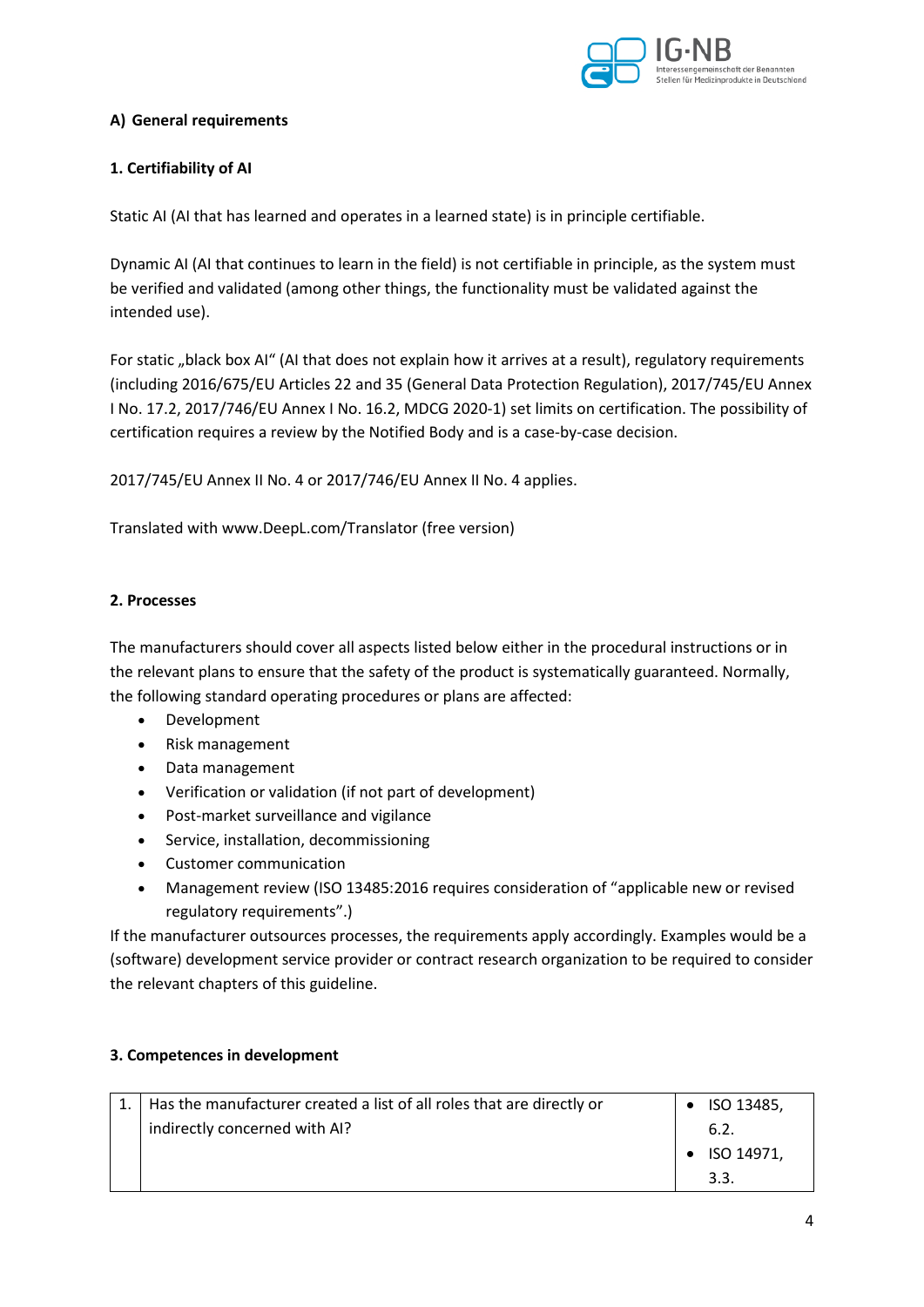

|    |                                                                           |           | <b>IEC 62304</b> |
|----|---------------------------------------------------------------------------|-----------|------------------|
| 2. | Has the manufacturer identified AI-related skills for each role (e.g.     |           | ISO 13485,       |
|    | developers, statisticians, modellers, etc.)?                              |           | 6.2.             |
|    |                                                                           |           | ISO 82304,       |
|    |                                                                           |           | 6.1.             |
| 3. | Does the manufacturer has adequate records of education, training and     | $\bullet$ | ISO 13485,       |
|    | competences to conclude that the persons actually have these              |           | 6.2.             |
|    | competences?                                                              |           |                  |
| 4. | Does the (software) development plans lay out the product-specific        |           | ISO 13485,       |
|    | competences (beyond or deviating)?                                        |           | 7.3.2.           |
|    |                                                                           |           | ISO 82304,       |
|    |                                                                           |           | 6.1.             |
| 5. | Is the integration of external competences done according to the rules on | $\bullet$ | ISO 13485,       |
|    | outsourced processes?                                                     |           | 4.1.5., 7.3.2.   |
|    | How are outsourced competences recorded/documented?                       |           |                  |

### **4. Documentation**

| 1. | Has the manufacturer documented compliance with the requirements for | $\bullet$ 2017/745/EU, |
|----|----------------------------------------------------------------------|------------------------|
|    | AI as part of the general safety and performance requirements?       | Annex I, 17.2.,        |
|    |                                                                      | 17.4.                  |
|    |                                                                      | $\bullet$ 2017/746/EU, |
|    |                                                                      | Annex I, 16.2.,        |
|    |                                                                      | 16.4.                  |
|    |                                                                      | • ISO 13485,           |
|    |                                                                      | 7.3.6., 7.3.7.         |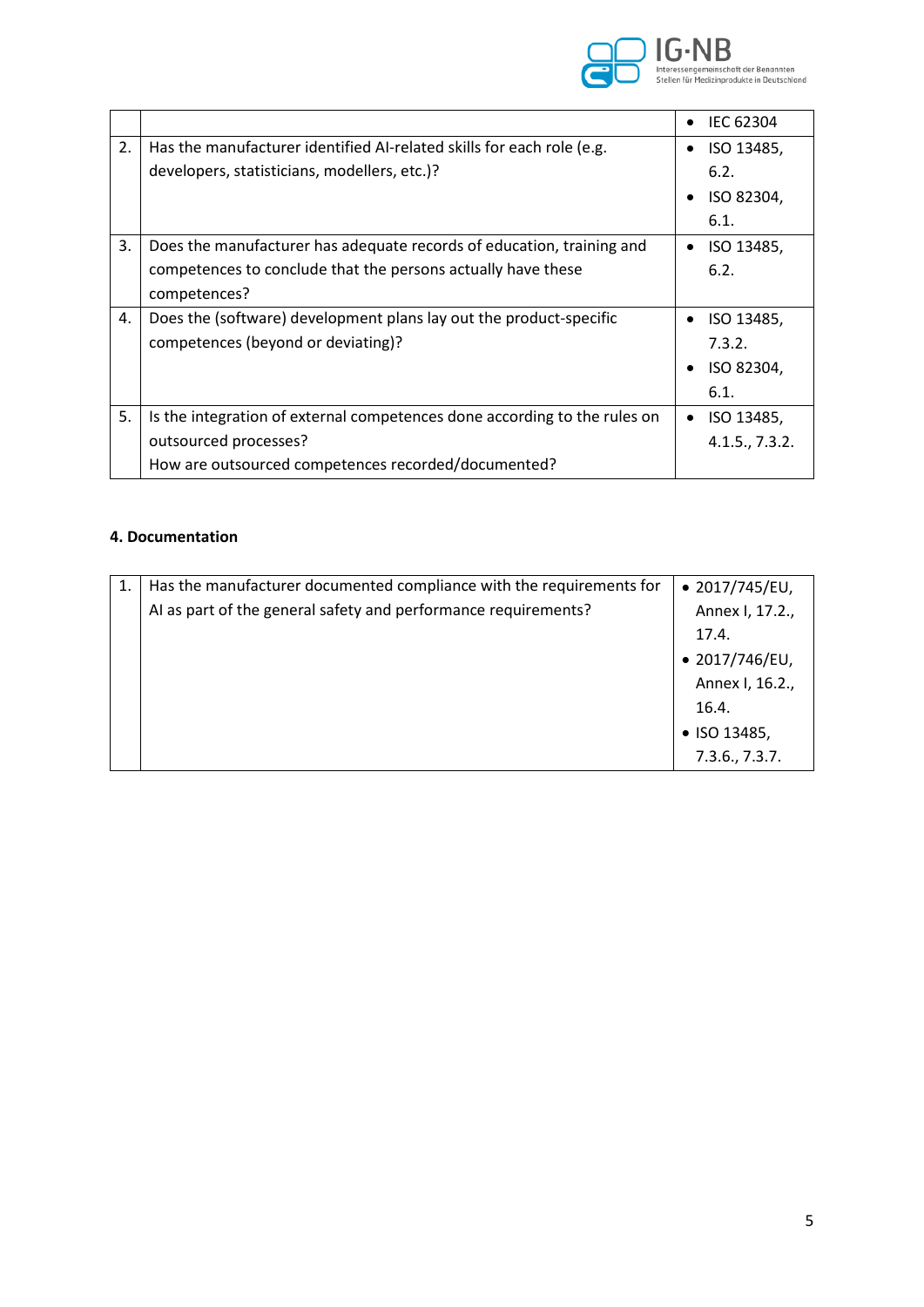

#### **B) Requirements for product development**

### **1. Intended use and stakeholder requirements**

## **a) Intended use**

| 1. | Has the manufacturer determined for which medical purpose (diagnosis,      | $\bullet$ | ISO 13485,     |
|----|----------------------------------------------------------------------------|-----------|----------------|
|    | therapy, monitoring, predictions) is to be used and for which parts of the |           | 4.2.3., 7.3.2. |
|    | intended use an AI is to be used?                                          |           | c.             |
| 2. | Has the manufacturer characterized the patients to be diagnosed, treated   | $\bullet$ | 2017/745/EU,   |
|    | or monitored with the medical device? Does this characterization includes  |           | Annex II, 1.1. |
|    | indications, contraindications and associated diseases?                    |           | C              |
|    |                                                                            | $\bullet$ | 2017/746/EU,   |
|    |                                                                            |           | Annex 2, 1.1.  |
|    |                                                                            |           | C              |
|    |                                                                            | $\bullet$ | IEC 62366-1,   |
|    |                                                                            |           | 5.1, 5.3.      |
|    |                                                                            | $\bullet$ | ISO 13485,     |
|    |                                                                            |           | 7.3.3a.        |
| 3. | Has the manufacturer specified on which body locations the product will    | $\bullet$ | 2017/745/EU,   |
|    | be used or from which body location the data originate?                    |           | Annex II, 1.1. |
|    |                                                                            |           | 2017/746/EU,   |
|    |                                                                            |           | Annex II, 1.1. |
|    |                                                                            |           | IEC 62366-1,   |
|    |                                                                            |           | 5.1.3.         |

### **b) Intended user, intended context of use**

|    | Has the manufacturer characterized the intended users, e.g.                                           | IEC 62366-1, |
|----|-------------------------------------------------------------------------------------------------------|--------------|
|    | using demographic features (age, gender),                                                             | 5.1.         |
|    | regarding the training and experience in medical domains,<br>$\qquad \qquad \blacksquare$             |              |
|    | regarding technical knowledge,<br>$\qquad \qquad \blacksquare$                                        |              |
|    | using physical and mental limitations, linguistic skills and cultural<br>$\qquad \qquad \blacksquare$ |              |
|    | background?                                                                                           |              |
| 2. | Has the manufacturer characterised the intended use environment (also                                 | IEC 62366-1, |
|    | with regard to the social environment, influenced by stress, shift work,                              | 5.1., second |
|    | frequently changing colleagues, etc.)?                                                                | to last      |
|    |                                                                                                       | paragraph    |

#### **c) Stakeholder requirements**

| $\vert$ 1. $\vert$ Have the stakeholder requirements been identified by the manufacturer and translated |
|---------------------------------------------------------------------------------------------------------|
| accordingly into the performance specifications?                                                        |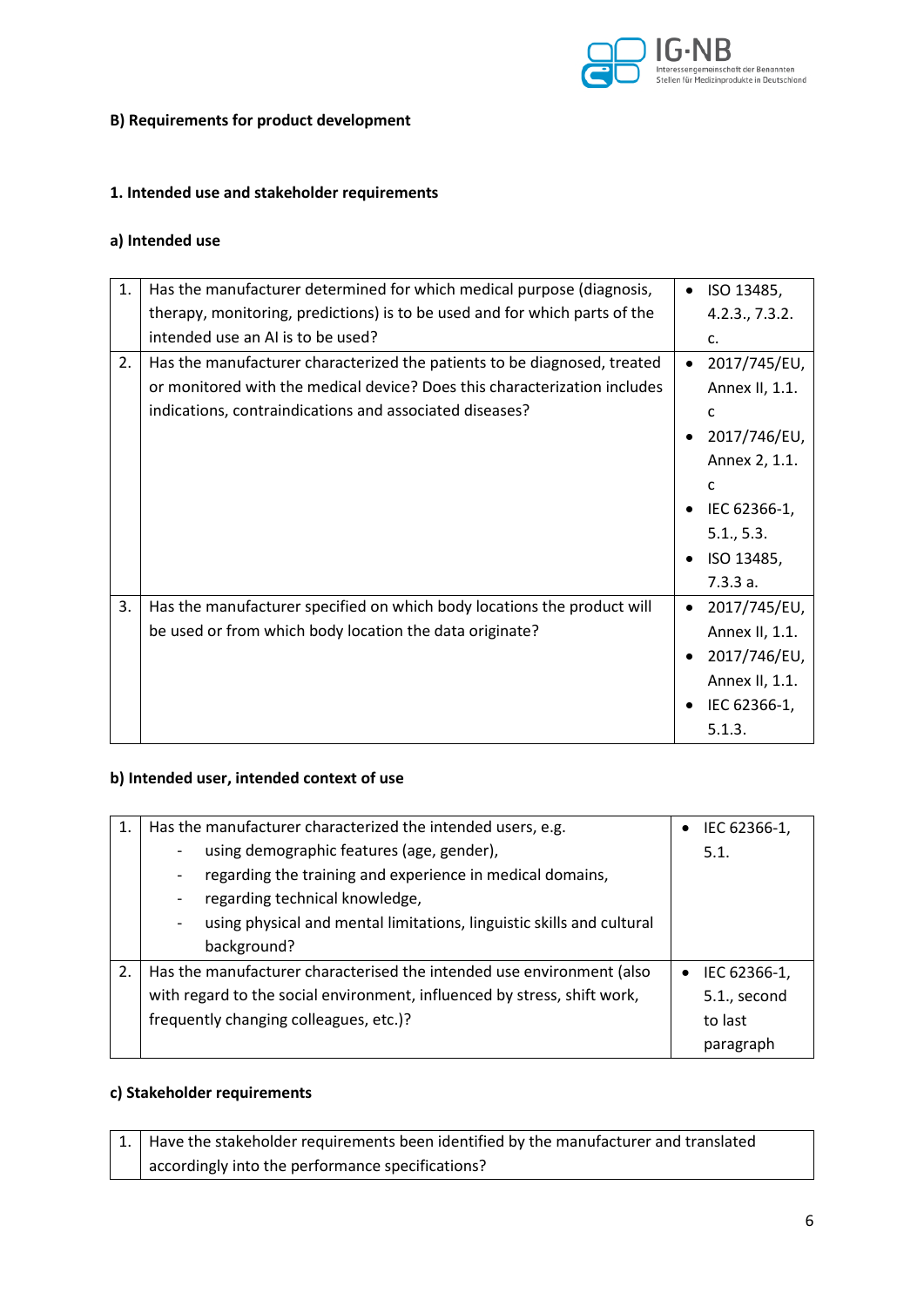

| $\vert$ 2. $\vert$ Has the manufacturer defined all markets and all relevant regulatory requirements there (e.g. |
|------------------------------------------------------------------------------------------------------------------|
| CMDE Guideline for Assessments for China)?                                                                       |

## **d) Input for risk management and clinical evaluation**

| 1. | Has the manufacturer listed alternative methods to AI and evaluated         |           | 2017/745/EU,   |
|----|-----------------------------------------------------------------------------|-----------|----------------|
|    | them with regard to benefit, safety and performance?                        |           | Annex I, 1.    |
|    |                                                                             |           | 2017/746/EU,   |
|    |                                                                             |           | Annex I, 1.    |
|    |                                                                             |           | MEDDEV         |
|    |                                                                             |           | 2.7/1          |
| 2. | Has the manufacturer justified why AI is superior to conventional           |           | 2017/745/EU,   |
|    | methods and thus justifies the associated risks?                            |           | Annex I, 1.    |
|    |                                                                             |           | 2017/746/EU,   |
|    |                                                                             |           | Annex I, 1.    |
|    |                                                                             |           | MEDDEV         |
|    |                                                                             |           | 2.7/1          |
| 3. | Has the manufacturer drawn up a list of risks specifically arising from the |           | ISO 14971,     |
|    | use of AI techniques?                                                       |           | 4.3., 4.4.     |
| 4. | Has the manufacturer analysed the risks that arise when users other         | $\bullet$ | ISO 14971, 5.  |
|    | than the specified users use the product?                                   |           |                |
| 5. | Has the manufacturer analysed the risks arising through use in an           | $\bullet$ | 2017/745/EU,   |
|    | environment different than that specified?                                  |           | Annex I,       |
|    |                                                                             |           | 14.2(d)        |
|    |                                                                             |           | 2017/746/EU,   |
|    |                                                                             |           | Annex I,       |
|    |                                                                             |           | 13.2(d)        |
|    |                                                                             |           | ISO 14971, 5.  |
|    |                                                                             |           | IEC 82304,     |
|    |                                                                             |           | 4.1. (b)       |
| 6. | Has the manufacturer analysed the risks posed by inputs that do not         |           | ISO 14971, 5.  |
|    | meet the specified formats and/or have not been generated according to      |           | IEC 82304,     |
|    | the specified prerequisites?                                                |           | 4.1. (c)       |
| 7. | Has the manufacturer analysed the risks that arise if the outputs do not    |           | ISO 14971,     |
|    | meet the specified quality criteria?                                        |           | 4.2., 4.3., 5. |
|    |                                                                             | $\bullet$ | IEC 82304,     |
|    |                                                                             |           | 4.1.           |
| 8. | Has the manufacturer assessed the risks if the system is used in a          | $\bullet$ | ISO 14971,     |
|    | different patient population than specified?                                |           | 4.2., 4.3., 5. |
|    |                                                                             | $\bullet$ | IEC 82304,     |
|    |                                                                             |           | 4.1.           |
| 9. | Has the manufacturer derived the quantitative quality criteria based on     | $\bullet$ | 2017/745/EU,   |
|    | the state of the art?                                                       |           | Annex I, 1.,   |
|    |                                                                             |           | 17.2.          |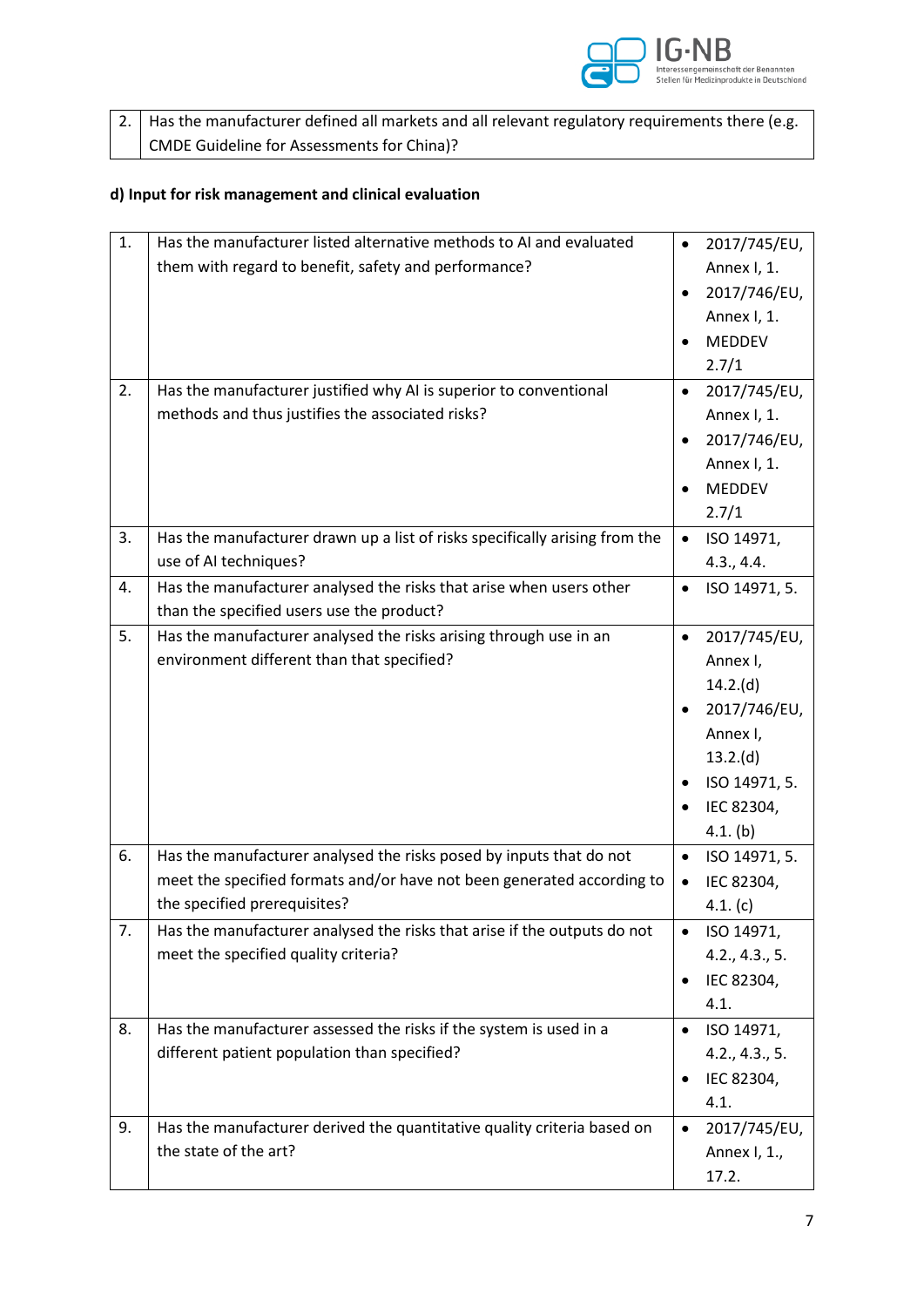

|     | Has the manufacturer defined operational limits (e.g. dose limits) within                                                     | $\bullet$ | 2017/746/EU,   |
|-----|-------------------------------------------------------------------------------------------------------------------------------|-----------|----------------|
|     | which the AI system may operate?                                                                                              |           | Annex   1, 1., |
|     | Has the manufacturer defined how to ensure that these operational                                                             |           | 16.2.          |
|     | limits are not exceeded?                                                                                                      |           | ISO 13485,     |
|     |                                                                                                                               |           | 4.1.           |
|     |                                                                                                                               | $\bullet$ | <b>MEDDEV</b>  |
|     |                                                                                                                               |           | 2.7/1          |
| 10. | Is the training data set representative of the actual patient population?                                                     | $\bullet$ | IEC 62366-1,   |
|     | Has the manufacturer assessed the consequences if the system provides<br>socially unacceptable outputs (e.g. discriminatory)? |           | 5.1.           |
| 11. | Has the manufacturer assessed the risks if the system is not available?                                                       | $\bullet$ | 2017/745/EU,   |
|     |                                                                                                                               |           | Annex I, 17.4. |
|     |                                                                                                                               | $\bullet$ | 2017/746/EU,   |
|     |                                                                                                                               |           | Annex I, 16.4. |
|     |                                                                                                                               |           | IEC 60601-1,   |
|     |                                                                                                                               |           | 14.13.         |

## **2. Software requirements**

## **a) Functionality and performance**

| 1. | Has the manufacturer derived quantitative quality criteria or            | $\bullet$ ISO 13485, |
|----|--------------------------------------------------------------------------|----------------------|
|    | requirements for the software or/and the algorithm from the intended     | 7.3.3.               |
|    | use in a comprehensible way?                                             |                      |
| 2. | Has the manufacturer for example considered the following quantitative   | ISO 13485,           |
|    | quality criteria or requirements:                                        | 7.3.3., 7.3.4.       |
|    | for classification problems: accuracy (mean or balanced accuracy),       | IEC 62304,           |
|    | positive predictive value (precision), specificity and sensitivity;      | 5.2.                 |
|    | for regression problems: mean absolute error and mean square error?      |                      |
| 3. | Has the manufacturer specified the expected value ranges of the outputs? | ISO 13485,           |
|    |                                                                          | 7.3.3., 7.3.4.       |
|    |                                                                          | IEC 62304,           |
|    |                                                                          | 5.2.                 |
| 4. | Has the manufacturer specified the requirements regarding repeatability  | 2017/745/EU,         |
|    | and reproducibility of requirements?                                     | Annex I, 17.1.       |
|    |                                                                          | 2017/746/EU,         |
|    |                                                                          | Annex I, 16.1.       |
|    |                                                                          | ISO 13485,           |
|    |                                                                          | 7.3.3., 7.3.4        |
| 5. | Has the manufacturer specified how the system will behave if the inputs  | ISO 25010            |
|    | do not meet the specified requirements?                                  | IEC 62304,           |
|    |                                                                          | 5.2.                 |
| 6. | What requirements must be met in order to be able to detect              | ISO 13485,           |
|    | misconduct, e.g. by means of self-tests?                                 | 7.3.3.               |
|    |                                                                          |                      |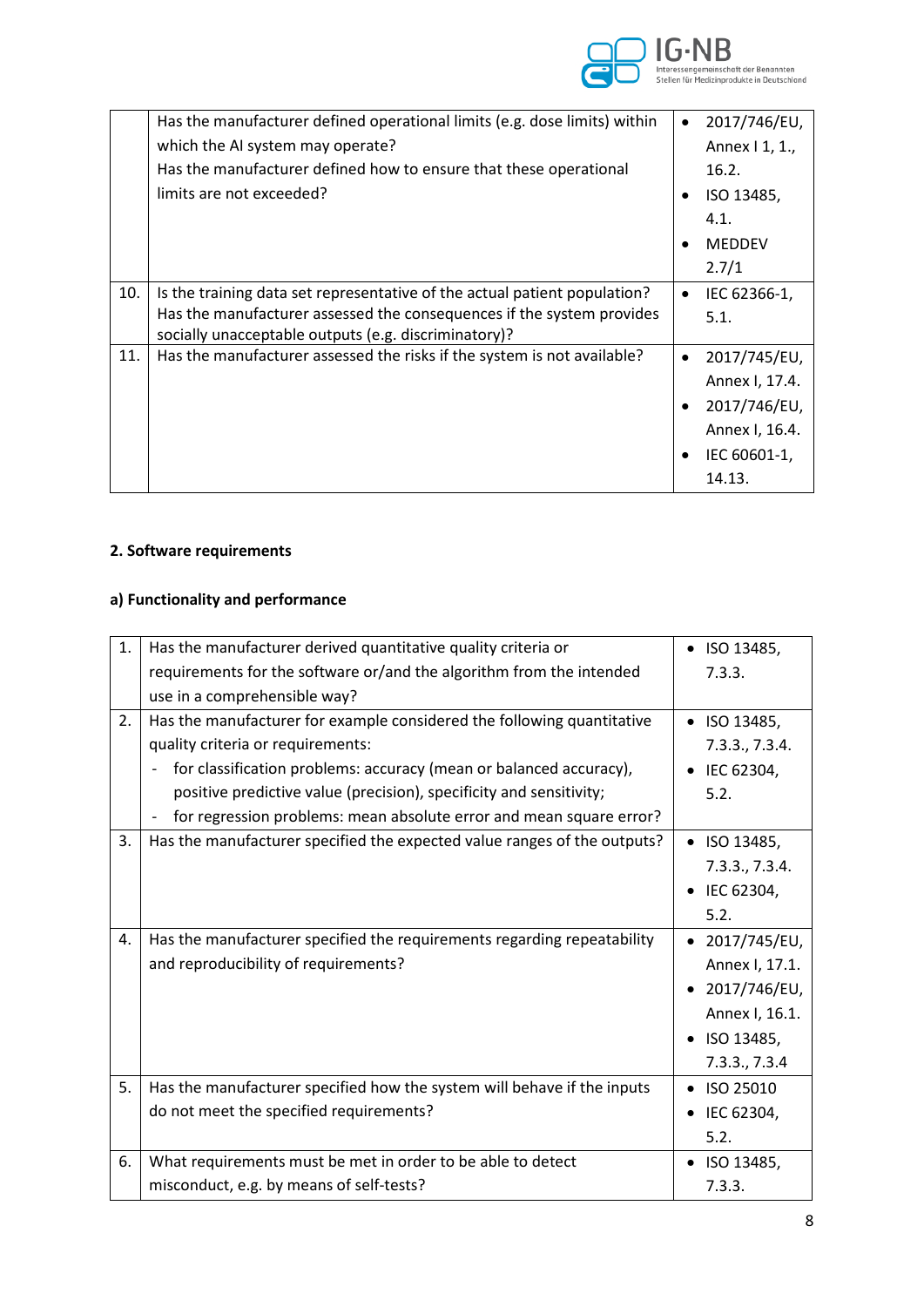

|    | If the manufacturer uses self-tests: Has he explained which of the         |                        |
|----|----------------------------------------------------------------------------|------------------------|
|    | specified quality criteria are checked with it and which risks are thereby |                        |
|    | controlled? Is it specified how the system behaves in the event of         |                        |
|    | negative results?                                                          |                        |
| 7. | Has the manufacturer specified how fast the system must generate the       | $\bullet$ 2017/745/EU, |
|    | outputs?                                                                   | Annex I, 17.1.         |
|    |                                                                            | 2017/746/EU,           |
|    |                                                                            | Annex I, 16.1.         |
|    |                                                                            | ISO 13485,             |
|    |                                                                            | 7.3.3.                 |
| 8. | Has the manufacturer specified the availability of the medical device?     | ISO 25010              |
|    |                                                                            | IEC 62304,             |
|    |                                                                            | 5.2.                   |
|    |                                                                            | ISO 14971,             |
|    |                                                                            | 4.3.                   |
|    |                                                                            | ISO 13485,             |
|    |                                                                            | 7.3.3.                 |

# **b) User interface**

| 1. | Has the manufacturer specified what the user interface must display if<br>the requirements are not met in order to operate the system safely (e.g.<br>inputs not valid or not expected)? | 2017/745/EU,<br>Annex I, 5.<br>2017/746/EU,<br>Annex 1, 5.<br>IEC 62366-1,<br>5.2.                    |
|----|------------------------------------------------------------------------------------------------------------------------------------------------------------------------------------------|-------------------------------------------------------------------------------------------------------|
| 2. | Has the manufacturer determined whether a quality of output needs to<br>be provided to the user?<br>If so, how is the quality indicated to the user?                                     | 2017/745/EU,<br>$\bullet$<br>Annex I, 5.<br>2017/746/EU,<br>Annex 1, 5.<br>IEC 62366-1,<br>5.2., 5.3. |
| 3. | Has the manufacturer determined whether an instructions for use and<br>training materials are required?                                                                                  | 2017/745/EU,<br>Annex I, 23.<br>2017/746/EU,<br>Annex I, 20.<br>ISO 13485,<br>4.2.3.                  |

## **c) Additional software requirements**

| $\vert 1. \vert$ Is it documented in the product file which goal the machine learning | $\bullet$ ISO 13485, |
|---------------------------------------------------------------------------------------|----------------------|
| procedures pursue?                                                                    | 7.3.3.               |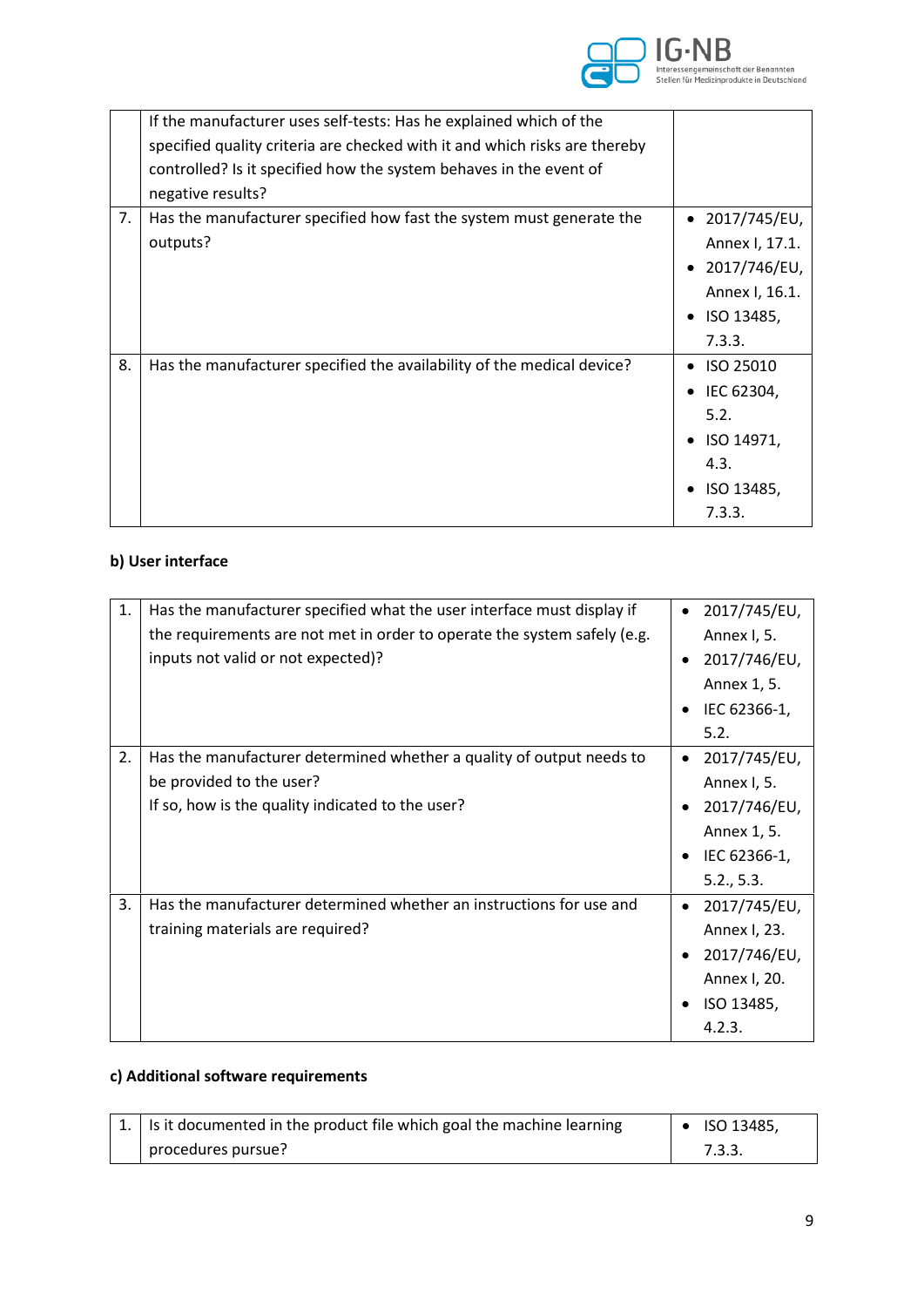

| 2. | Has the manufacturer specified the data interfaces, including the formats | IEC 62304,      |
|----|---------------------------------------------------------------------------|-----------------|
|    | and, in the case of images, their specific properties (size, resolution,  | 5.2.2.          |
|    | colour coding)?                                                           |                 |
| 3. | Has the manufacturer determined the run-time environment of the           | 2017/745/EU,    |
|    | product in terms of hardware (screen size, screen resolution, memory,     | Annex I, 17.3., |
|    | network connection, etc.) and software (e.g. operating system, browser,   | 17.4.           |
|    | run-time environments such as Java Run-time Environment or .NET)?         | 2017/746/EU,    |
|    |                                                                           | Annex I, 16.3., |
|    |                                                                           | 16.4.           |
|    |                                                                           | IEC 62304,      |
|    |                                                                           | 5.2.2.          |
|    |                                                                           | ISO 13485,      |
|    |                                                                           | 7.3.3.          |
| 4. | Has the manufacturer specified the input data requirements?               | 2017/745/EU,    |
|    |                                                                           | Annex I, 5.     |
|    |                                                                           | 2017/746/EU,    |
|    |                                                                           | Annex I, 5.     |
|    |                                                                           | IEC 62366-1,    |
|    |                                                                           | 5.2.            |

#### **d) Risk management and clinical evaluation**

### /

### **e) Security risks of artificial intelligence**

Note: In addition to already known cybersecurity risks for software-assisted medical devices and software medical devices (see IG-NB's "Questionnaire IT Security for Medical Devices"), there are also AI-specific attacks. These are fundamentally different from conventional cyberattacks, which are mostly due to "bugs" or human errors in the code. Cyberattacks against AI are usually directed against inherent vulnerabilities in the underlying algorithms, which cannot be fixed or can only be fixed with difficulty. So-called adversarial attacks aim to manipulate the decision/classification of the AI.

| 1. | Has the manufacturer identified the cybersecurity risks applicable to the |           | <b>ISO</b>   |
|----|---------------------------------------------------------------------------|-----------|--------------|
|    | AI, such as poisoning attacks, evasion attacks or model extraction etc.?  |           | 13485:2016,  |
|    |                                                                           |           | 7.1          |
|    |                                                                           |           | 2017/745/EU  |
|    |                                                                           |           | , Annex I, 3 |
|    |                                                                           |           | (b)          |
|    |                                                                           | $\bullet$ | 2017/746/EU  |
|    |                                                                           |           | , Annex I, 3 |
|    |                                                                           |           | (b)          |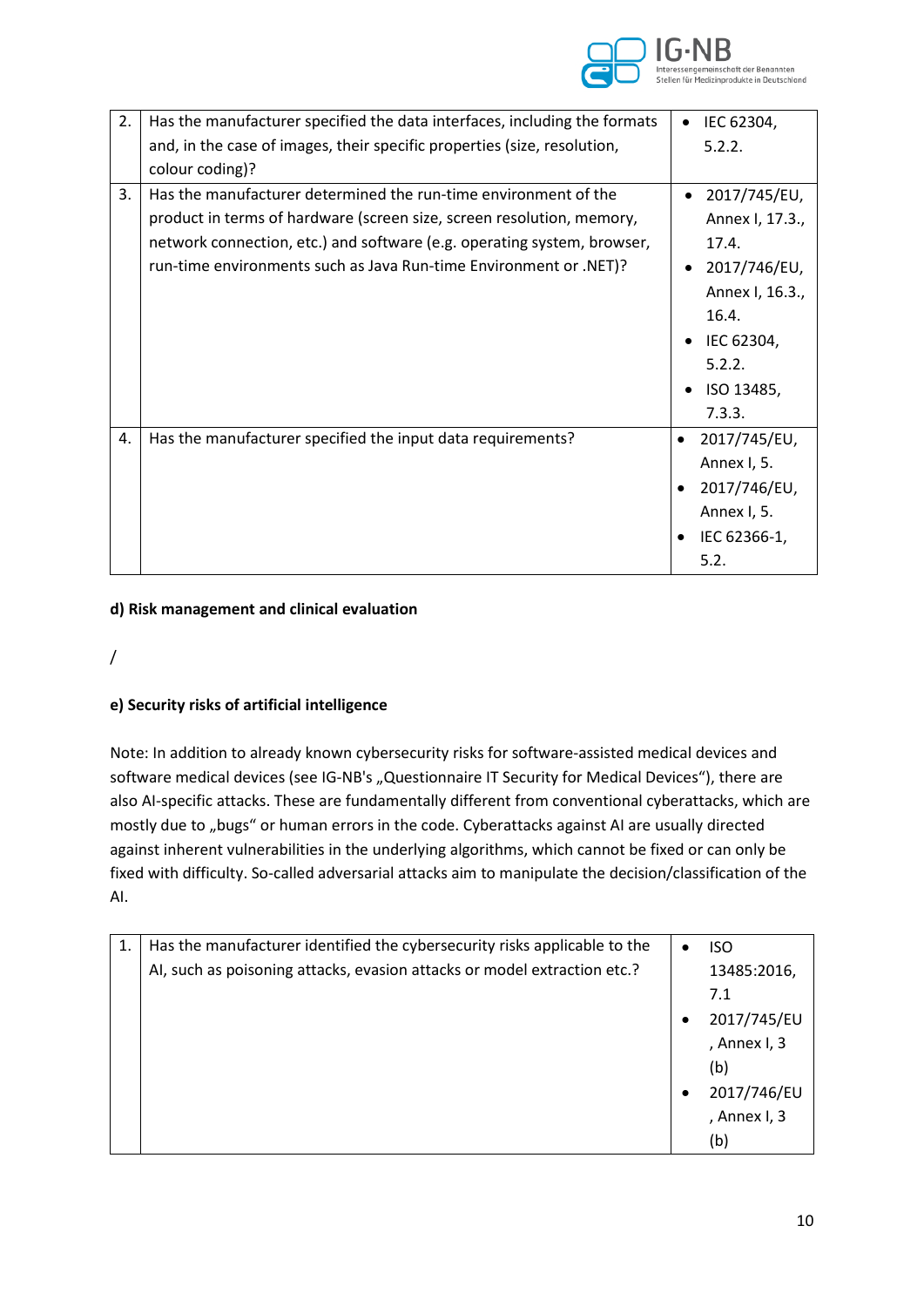

| 2. | Has the manufacturer searched and documented sources (such as        | $\bullet$ | <b>ISO</b>         |
|----|----------------------------------------------------------------------|-----------|--------------------|
|    | Adversarial ML Threat Matrix, MAUDE database and others) for         |           | 13485:2016,        |
|    | identifying threats against AI models?                               |           | 8.4                |
|    |                                                                      |           | <b>ISO</b>         |
|    |                                                                      |           |                    |
|    |                                                                      |           | 14971:2019,        |
|    |                                                                      |           | 7.2                |
| 3. | Has the manufacturer considered and assessed the identified security | $\bullet$ | <b>ISO</b>         |
|    | risks in its risk management?                                        |           | 13485:2016,        |
|    |                                                                      |           | 7.3.3 c.           |
|    |                                                                      |           | 2017/745/EU        |
|    |                                                                      |           | , Annex I, 3       |
|    |                                                                      |           | (c)                |
|    |                                                                      |           | 2017/746/EU        |
|    |                                                                      |           | , Annex I, 3       |
|    |                                                                      |           | (c)                |
| 4. | Has the manufacturer defined risk minimisation measures for the      | $\bullet$ | <b>ISO</b>         |
|    | identified risks?                                                    |           | 14971:2019,        |
|    |                                                                      |           | 7.2                |
|    |                                                                      |           | 2017/745/EU        |
|    |                                                                      |           | , Annex I, 3       |
|    |                                                                      |           | (c)                |
|    |                                                                      |           | 2017/746/EU        |
|    |                                                                      |           | , Annex I, 3       |
|    |                                                                      |           | (c)                |
| 5. | Does the AI lifecycle take into account an AI security lifecycle?    | $\bullet$ | 2017/745/EU        |
|    |                                                                      |           | , Annex I,<br>17.2 |
|    |                                                                      |           |                    |
|    |                                                                      |           | 2017/746/EU        |
|    |                                                                      |           | , Annex I,<br>16.2 |
|    |                                                                      |           | <b>IEC</b>         |
|    |                                                                      |           | 62304:2006+        |
|    |                                                                      |           | A1:2015,           |
|    |                                                                      |           | $5.1.1.$ (e)       |
|    |                                                                      |           | MDCG 2019-         |
|    |                                                                      |           | 16                 |
| 6. | Have measures been implemented and taken into account hardening the  | $\bullet$ | <b>ISO</b>         |
|    | algorithms against adversarial attacks?                              |           | 14971:2019,        |
|    |                                                                      |           | 10.2               |
|    |                                                                      |           | 2017/745/EU        |
|    |                                                                      |           | , Annex I, 1.,     |
|    |                                                                      |           | 4.                 |
|    |                                                                      |           | 2017/746/EU        |
|    |                                                                      |           | , Annex I, 1.,     |
|    |                                                                      |           | 4.                 |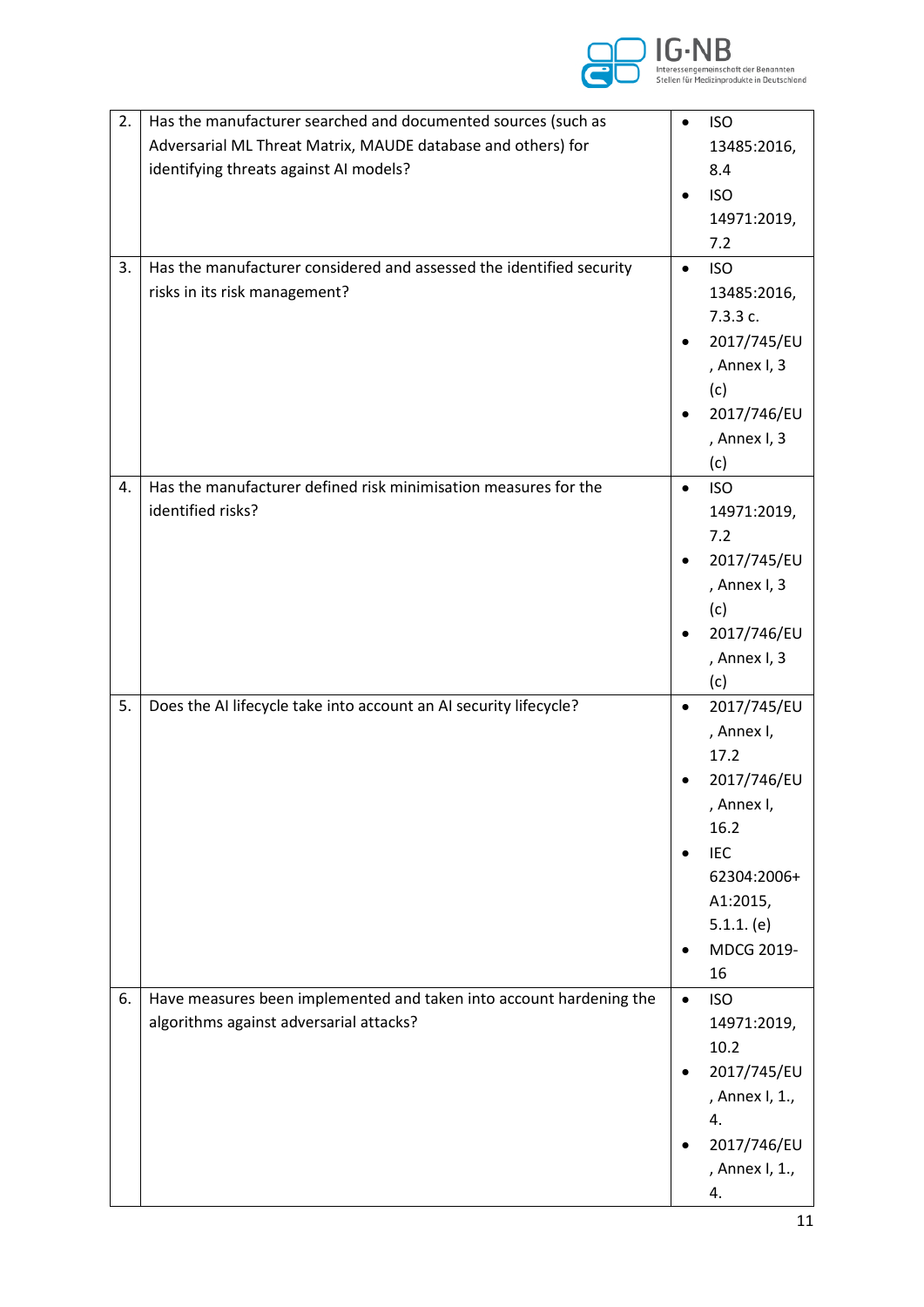

#### **3. Data management**

Data can generally be divided into training, validation and test data, which can be subject to different requirements. Insofar as not further specified in this chapter, the term 'data' includes all three types.

#### **a) Collection of the training, validation and test data sets**

| 1.  | Has the manufacturer specified the number of records and given a          |          |
|-----|---------------------------------------------------------------------------|----------|
|     | justification as to why this is sufficient?                               |          |
| 2.  | Has the manufacturer characterised the inclusion and exclusion criteria   | $\prime$ |
|     | of data using relevant attributes?                                        |          |
| 3.  | Has the manufacturer specified technical inclusion and exclusion criteria |          |
|     | for data?                                                                 |          |
| 4.  | Has the manufacturer described the procedure to ensure that records       | $\prime$ |
|     | that do not meet the inclusion criteria or are to be excluded are in fact |          |
|     | excluded?                                                                 |          |
| 5.  | Has the manufacturer described the collected data using descriptive       |          |
|     | statistics?                                                               |          |
| 6.  | Has the manufacturer justified where it collects test data and why it is  | $\prime$ |
|     | representative of the target population? Where appropriate, has it        |          |
|     | compared these with data from the Federal Statistical Office, scientific  |          |
|     | publications and registries?                                              |          |
| 7.  | Has the manufacturer listed and discussed factors that could cause a      |          |
|     | bias of the validation and test data?                                     |          |
| 8.  | Has the manufacturer analysed what influences the type and location of    |          |
|     | data collection has on the data?                                          |          |
| 9.  | Has the manufacturer established a procedure to anonymise or              |          |
|     | pseudonymise data before training and testing?                            |          |
| 10. | Has the manufacturer investigated and ruled out the possibility of label  | $\prime$ |
|     | leakage?                                                                  |          |

### **b) Labelling of data**

| 1. | In the case of supervised learning, did the manufacturer derive the        |  |
|----|----------------------------------------------------------------------------|--|
|    | labels from the intended use for which the training data is understood     |  |
|    | and justify this choice?                                                   |  |
| 2. | In the case of supervised learning, did the manufacturer specify a         |  |
|    | procedure for labelling if no labels were yet present in the data?         |  |
| 3. | Does this procedure specify quantitative/qualitative classification        |  |
|    | criteria for labelling? Has the manufacturer justified the choice of these |  |
|    | criteria?                                                                  |  |
| 4. | Does this procedure specify the requirements for the number, training      |  |
|    | and competence of the persons responsible for labelling?                   |  |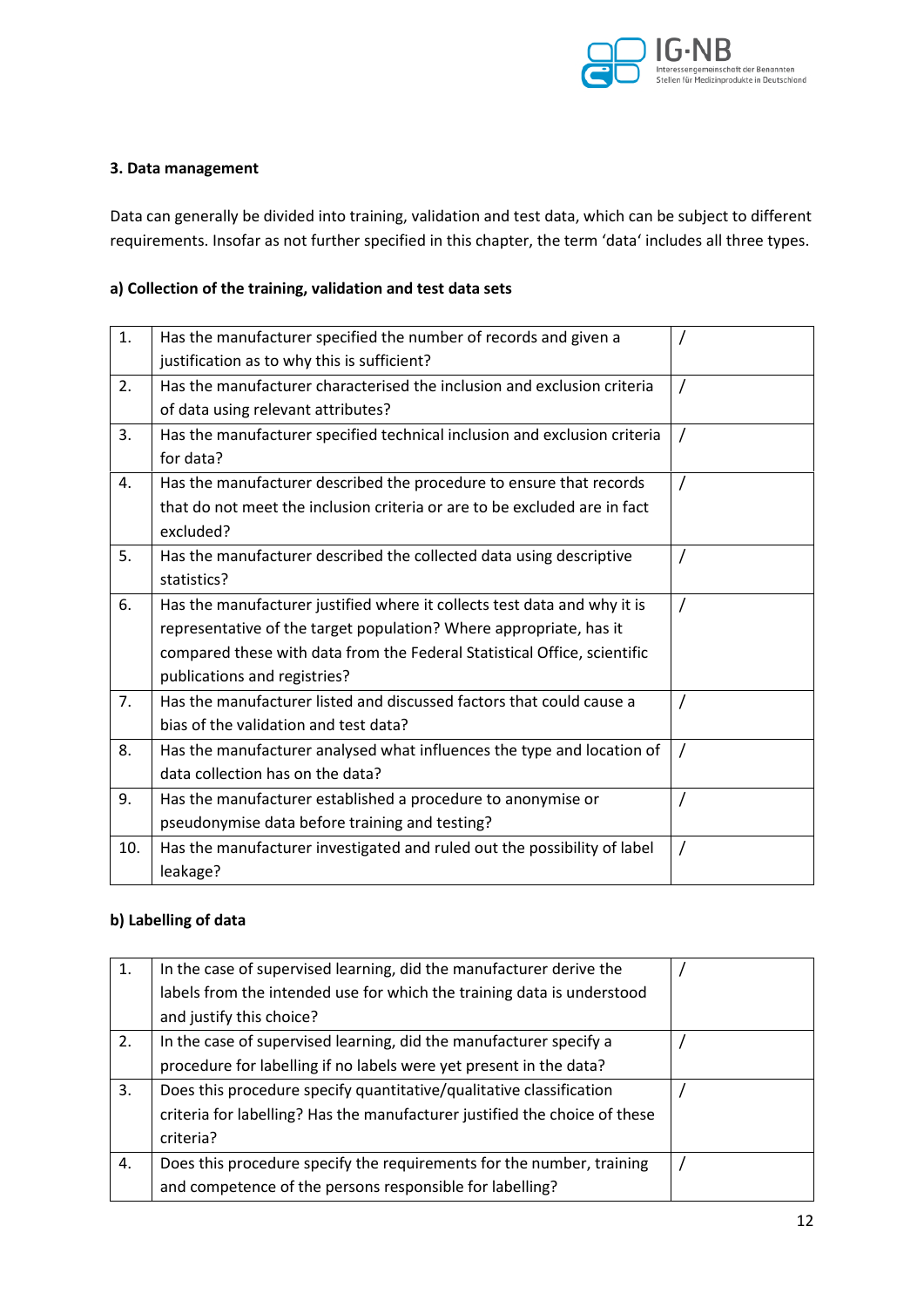

| 5. | Does this procedure specify how the competence of the persons         |  |
|----|-----------------------------------------------------------------------|--|
|    | responsible for labelling is checked?                                 |  |
| 6. | Does this procedure specify how the persons responsible for labelling |  |
|    | are trained and how the success of this training is evaluated?        |  |
| 7. | Does this procedure specify how the correctness of the labels is      |  |
|    | systematically reviewed? Has the manufacturer documented the choice   |  |
|    | of this rationale?                                                    |  |
| 8. | Does this procedure specify how it is monitored that the persons      |  |
|    | responsible for labelling are also permanently capable and willing to |  |
|    | perform during labelling?                                             |  |

# **c) Procedure for (pre-)processing of data**

| 1. | Has the manufacturer set a procedure describing the (pre-)processing of   |           |                 |
|----|---------------------------------------------------------------------------|-----------|-----------------|
|    | the data?                                                                 |           |                 |
| 2. | Does this procedure describe the individual processing steps such as      |           |                 |
|    | conversions, transformations, aggregations, normalisation, format         |           |                 |
|    | conversions, calculation of features and conversion of numerical data     |           |                 |
|    | into categories (augmentation)?                                           |           |                 |
| 3. | Does the procedure describe how the correctness of the intermediate       | $\bullet$ | ISO 13485,      |
|    | steps and the final results is checked? Are these checks carried out on a |           | 4.1.6., 7.3.2., |
|    | risk basis?                                                               |           | 7.5.6.          |
| 4. | Does this procedure specify how values with different measurement         |           |                 |
|    | scales or units are recognised and processed (normalisation of data)?     |           |                 |
| 5. | Does this procedure specify how values determined with different          |           |                 |
|    | measurement methods are detected and processed?                           |           |                 |
| 6. | Does this procedure specify how values or metadata with the same          |           |                 |
|    | names (such as in column headers) are detected and processed?             |           |                 |
| 7. | Does this procedure specify how missing values, outliers and unusable     | $\prime$  |                 |
|    | data within data sets are detected and processed? Has the                 |           |                 |
|    | manufacturer justified this specification?                                |           |                 |

## **d) Documentation and version control**

| 1. | Has the manufacturer documented all points from sections 3. a to 3. c in |                 |
|----|--------------------------------------------------------------------------|-----------------|
|    | a comprehensible way?                                                    |                 |
| 2. | Has the manufacturer all software for data processing, including the     | ISO 13485,      |
|    | libraries used in the process, documented and under version control?     | 4.1.6., 4.2.4., |
|    |                                                                          | 7.5.6.          |
| 3. | Does the manufacturer has the training, validation and test data set     | ISO 13485,      |
|    | under version control?                                                   | 4.2.5.          |

# **4. Model development**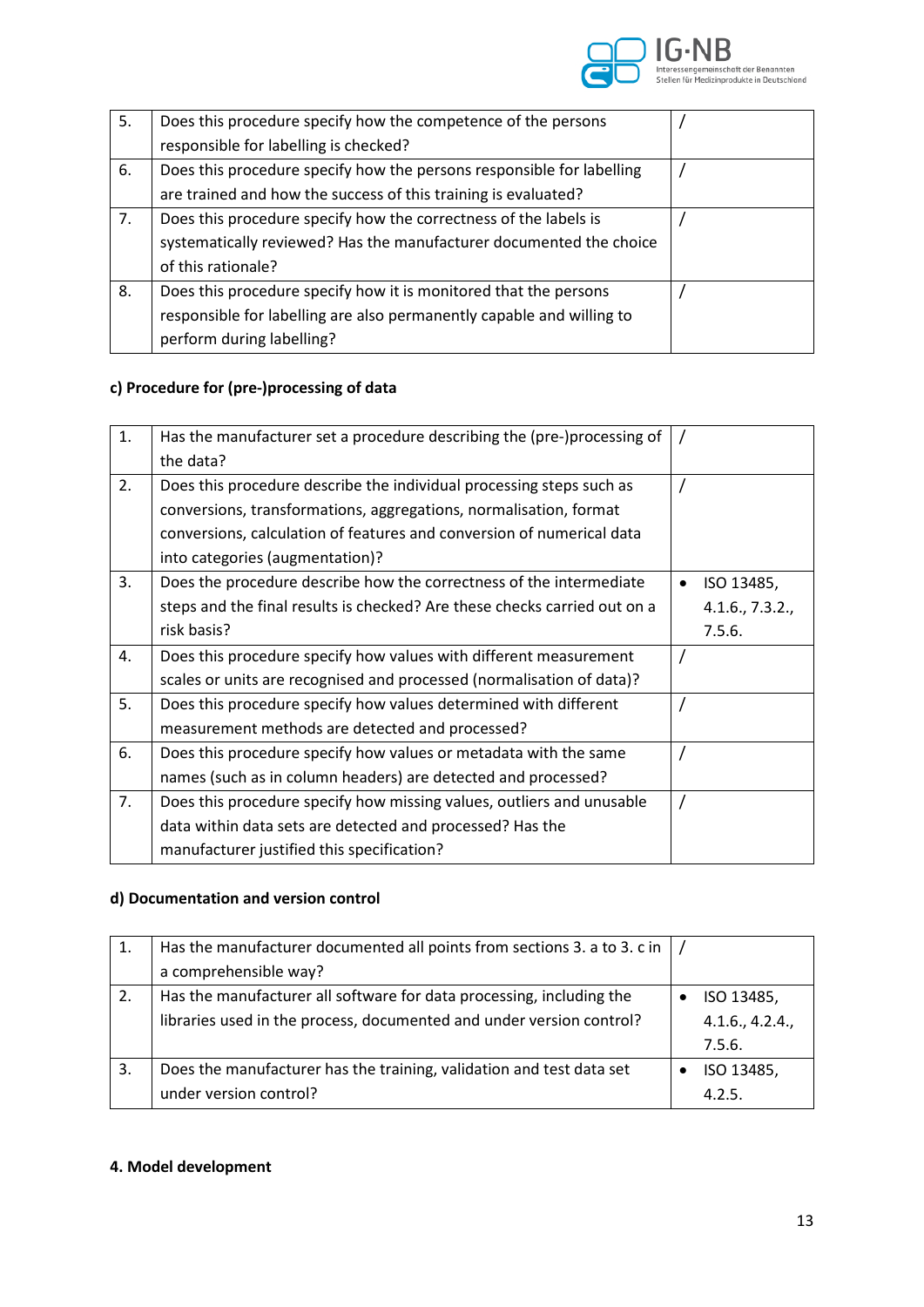

# **a) Preparation**

| 1. | Has the manufacturer justified the selection of the features considered    | ISO 13485,     |
|----|----------------------------------------------------------------------------|----------------|
|    | during training?                                                           | 7.3.2., 7.3.3. |
| 2. | Has the manufacturer described the interdependence of the features,        | ISO 13485,     |
|    | especially in the case of tabular data?                                    | 7.3.2., 7.3.3. |
| 3. | Has the manufacturer documented and justified the ratio in which it        |                |
|    | divides the data into training, validation and test data?                  |                |
| 4. | Has the manufacturer documented the stratification used to divide the      |                |
|    | data into training, validation and test data?                              |                |
| 5. | How does the manufacturer ensure the consistency of training data          |                |
|    | (e.g. dispersion of a specific parameter due to accidental transfer to the |                |
|    | general public)?                                                           |                |
| 6. | Has the manufacturer documented how it ensures that test data has          |                |
|    | not been used in both training and validating the model?                   |                |
| 7. | If the manufacturer recodes the data specifically for the model or         |                |
|    | specifically for the library: Has he described the procedure?              |                |

# **b) Training**

| 1. | Has the manufacturer determined, documented and justified the quality $\mid$ / |  |
|----|--------------------------------------------------------------------------------|--|
|    | metrics based on the intended use for which he wants to optimise the           |  |
|    | model?                                                                         |  |
|    | Has the manufacturer trained and compared several model types                  |  |
|    | (including simpler and interpretable models), where appropriate?               |  |

## **c) Evaluation**

| 1. | Has the manufacturer documented the quality metrics for the different      |  |
|----|----------------------------------------------------------------------------|--|
|    | models, e.g. for a binary classification, with the help of a confusion     |  |
|    | table?                                                                     |  |
| 2. | Has the manufacturer assessed and documented the quality metrics for       |  |
|    | the different models not only globally, but also separately for different  |  |
|    | features, if applicable?                                                   |  |
| 3. | Has the manufacturer examined the data sets that predicted                 |  |
|    | particularly well and those that predicted particularly poorly?            |  |
| 4. | Has the manufacturer examined the data sets for which the model            |  |
|    | decision is particularly safe and particularly unsafe?                     |  |
| 5. | Did the manufacturer justify the final choice of model on the basis of     |  |
|    | the quality criteria and the intended use, and in particular explain when  |  |
|    | simpler and more interpretable models were not used?                       |  |
| 6. | For tabular data in particular, has the manufacturer considered            |  |
|    | displaying, for individual data sets, the features that particularly drove |  |
|    | the model to make the decision (Explainable AI)?                           |  |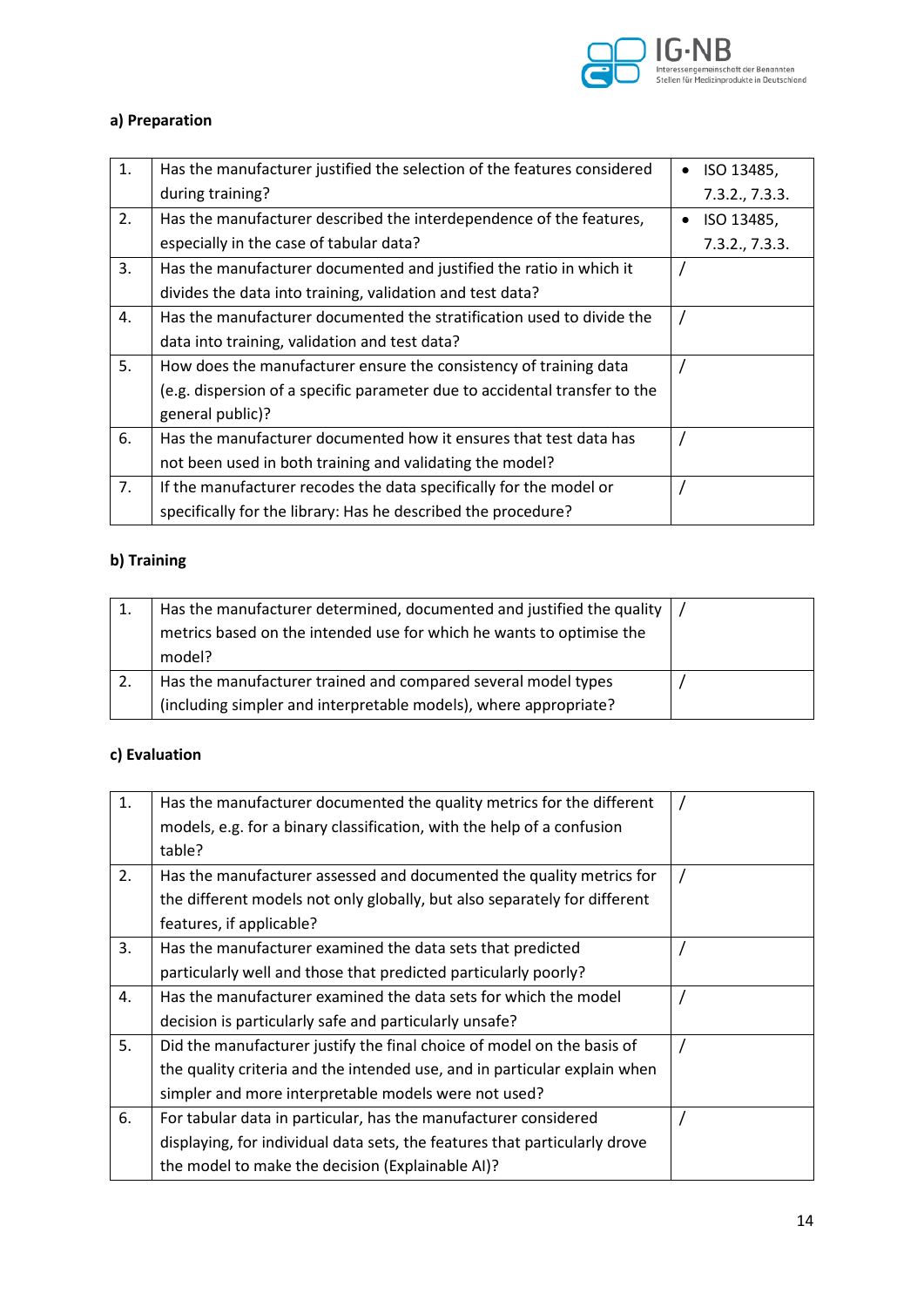

| 7. | For tabular data in particular, has the manufacturer considered          |  |
|----|--------------------------------------------------------------------------|--|
|    | evaluating how and to what extent individual features would have to      |  |
|    | change for the model to arrive at a different prediction?                |  |
| 8. | For tabular data in particular, has the manufacturer considered          |  |
|    | analysing / visualising the dependence (strength, direction) of the      |  |
|    | predictions on the feature values?                                       |  |
| 9. | Has the manufacturer considered synthesising data sets that particularly |  |
|    | activate the model?                                                      |  |

# **d) Documentation**

| 1. | Does the manufacturer has the model and/or training code under          | ISO 13485,              |
|----|-------------------------------------------------------------------------|-------------------------|
|    | version and configuration control?                                      | 4.1.6., 4.2.4.,         |
|    |                                                                         | 7.5.6.                  |
| 2. | Can the manufacturer reproduce the test and validation results?         | ISO 13485,              |
|    |                                                                         | 7.3.6., 7.3.3.          |
| 3. | Does the manufacturer has the SOUP (libraries and frameworks) under     | IEC 62304,              |
|    | version and configuration control?                                      | 8.1.2.                  |
| 4. | Has the manufacturer documented the architecture of the model and       | ISO 13485,              |
|    | the model itself including its hyper parameters?                        | 4.2.3., 4.2.5.          |
| 5. | Has the manufacturer described when they have worked with a             |                         |
|    | "pretrained model" and shown why this "pretraining" is suitable for the |                         |
|    | task?                                                                   |                         |
| 6. | Has the manufacturer documented the quality of the models based on      | ISO 13485,              |
|    | the quality metrics?                                                    | 4.2.3., 4.2.5.          |
| 7. | In particular, for tabular data, has the manufacturer documented within | ISO 13485,<br>$\bullet$ |
|    | which limits (e.g. feature values) the model achieves the requirements  | 4.2.3., 4.2.5.          |
|    | for the quality metrics?                                                |                         |

## **5. Product Development**

# **a) Software development**

| 1. | Has the manufacturer carried out and documented all required         | IEC 62304<br>$\bullet$        |
|----|----------------------------------------------------------------------|-------------------------------|
|    | activities?                                                          | <b>IEC 82304</b><br>$\bullet$ |
| 2. | If the manufacturer has implemented the model in another language or | IEC 62304<br>$\bullet$        |
|    | for another runtime environment: Has he made a plan which of the     | <b>IEC 82304</b><br>$\bullet$ |
|    | activities he has to repeat?                                         |                               |
| 3. | Does the manufacturer check the performance (response times,         | $\bullet$ 2017/745/EU,        |
|    | resource consumption) on the target hardware (e.g. browser, mobile   | Annex I, 17.1.,               |
|    | device)?                                                             | 17.3.                         |
|    |                                                                      | $\bullet$ 2017/746/EU,        |
|    |                                                                      | Annex I, 16.1.,               |
|    |                                                                      | 16.3.                         |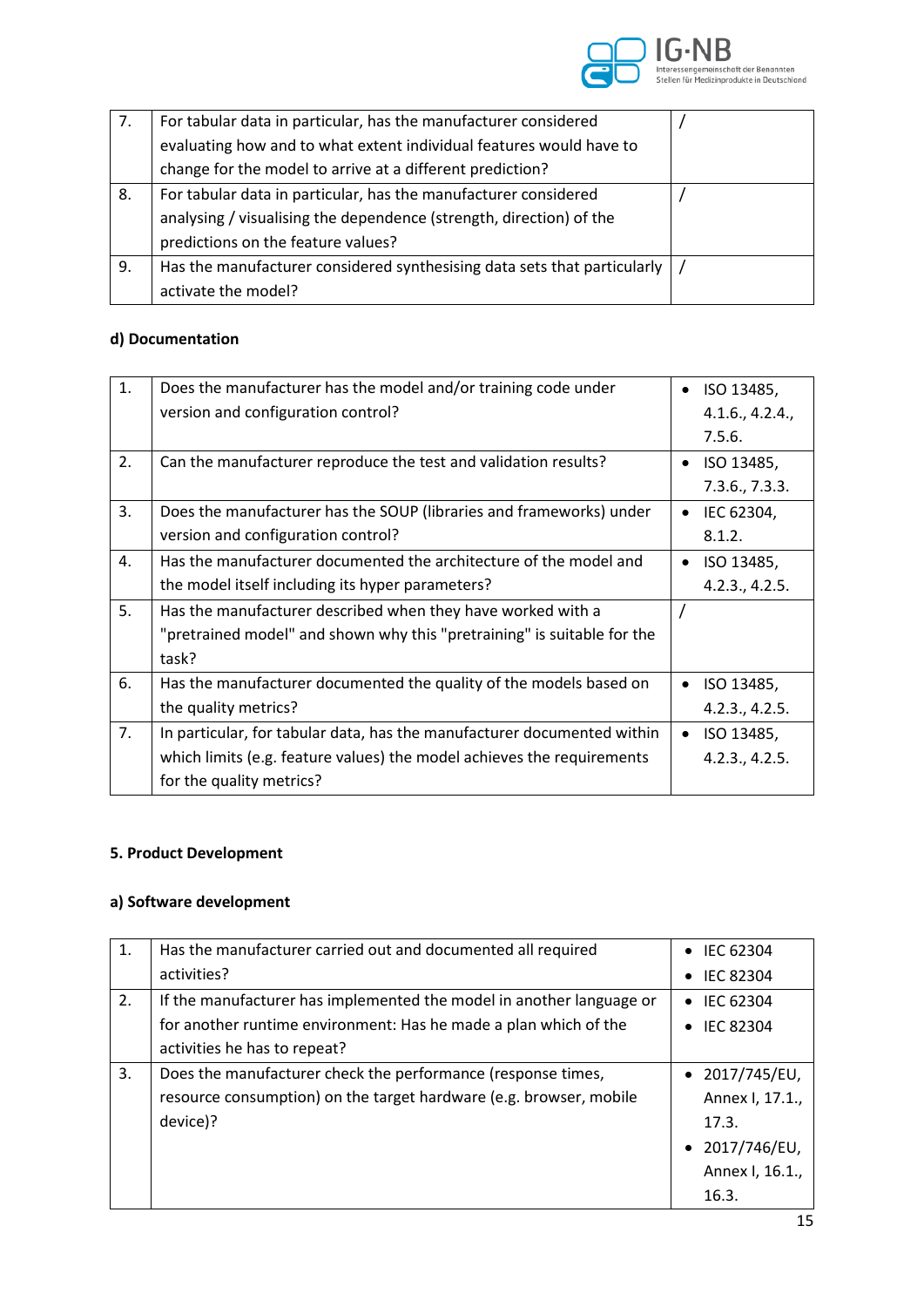

| Has the manufacturer described how to verify all SOUP or OTS | $\bullet$ IEC 62304 |
|--------------------------------------------------------------|---------------------|
| components?                                                  |                     |

## **b) Accompanying materials**

| 1.  | Do the instructions for use identify the version of the product with sufficient precision?   |                           |  |
|-----|----------------------------------------------------------------------------------------------|---------------------------|--|
| 2.  | Do the instructions for use describe the intended use of the product including the expected  |                           |  |
|     | medical benefit?                                                                             |                           |  |
| 3.  | Do the instructions for use identify the intended patient population on the basis of         |                           |  |
|     | indications, contraindications and - where relevant - other parameters such as age, gender,  |                           |  |
|     | concomitant diseases or availability of information?                                         |                           |  |
| 4.  | Do the instructions for use explicitly state the patients / data / use cases for which the   |                           |  |
|     | product may not be used?                                                                     |                           |  |
| 5.  | Do the instructions for use document the requirements for the input data (including formats, |                           |  |
|     | resolutions, range of values, etc.)?                                                         |                           |  |
| 6.  | Do the instructions for use specify the intended primary and secondary users according to    |                           |  |
|     | the intended use?                                                                            |                           |  |
| 7.  | Do the instructions for use describe what other prerequisites the product assumes (e.g.      |                           |  |
|     | runtime environment, usage environment)?                                                     |                           |  |
| 8.  | Do the instructions for use describe the residual risks?                                     |                           |  |
| 9.  | If useful: Do the instructions for use specify the data with which the model was trained?    |                           |  |
| 10. | If useful: Do the instructions for use describe the model or the algorithms?                 |                           |  |
| 11. | If useful: Do the instructions for use specify the quality criteria?                         |                           |  |
| 12. | Does the instruction for use list the factors that can have a negative impact on the quality |                           |  |
|     | criteria?                                                                                    |                           |  |
| 13. | Does the instruction for use describe how updates are made?                                  |                           |  |
| 14. | Does the instruction for use identify the manufacturer and the channels through which        |                           |  |
|     | inquiries can be made?                                                                       |                           |  |
| 15. | Do the instruction for use name the URL where the latest versions of the                     | 2021/2226/EU<br>$\bullet$ |  |
|     | instructions for use can be found?                                                           |                           |  |

# **c) Usability validation**

|    | As part of the usability validation, does the manufacturer assess | IEC 62366-1   |
|----|-------------------------------------------------------------------|---------------|
|    | whether the users understand the instructions for use?            |               |
| 2. | As part of the usability validation, does the manufacturer assess | IEC 62366-1   |
|    | whether users blindly trust the product or check the results?     |               |
| 3. | As part of the usability validation, does the manufacturer assess | IEC 62366-1,  |
|    | whether the users correctly recognise and understand the results? | $5.7 - 5.9$ . |

# **d) Clinical evaluation**

| Does the manufacturer assess in the clinical evaluation whether the | 2017/745/EU, |
|---------------------------------------------------------------------|--------------|
| promised medical benefit is achieved with the given quality         | Annex XIV    |
| parameters?                                                         | and Annex XV |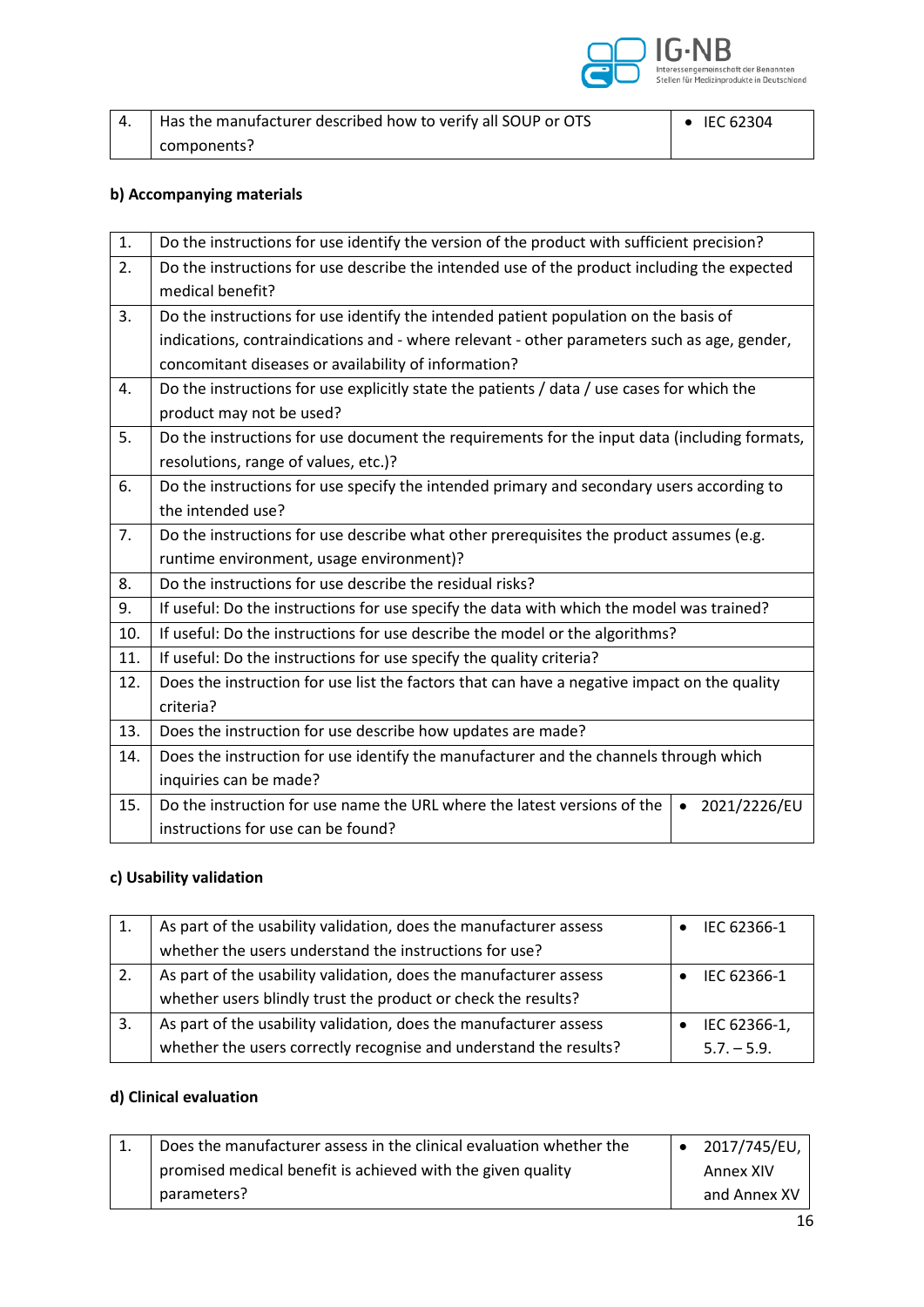

|    |                                                                          | $\bullet$ | 2017/746/EU,     |
|----|--------------------------------------------------------------------------|-----------|------------------|
|    |                                                                          |           | Annex XIII       |
|    |                                                                          |           | and Annex        |
|    |                                                                          |           | XIV              |
|    |                                                                          | $\bullet$ | <b>MEDDEV</b>    |
|    |                                                                          |           | 2.7/1            |
| 2. | As part of the clinical evaluation, does the manufacturer assess whether | $\bullet$ | 2017/745/EU,     |
|    | the promised medical benefit corresponds to the state of the art?        |           | <b>Annex XIV</b> |
|    |                                                                          |           | and Annex XV     |
|    |                                                                          | $\bullet$ | 2017/746/EU,     |
|    |                                                                          |           | Annex XIII       |
|    |                                                                          |           | and Annex        |
|    |                                                                          |           | XIV              |
|    |                                                                          | $\bullet$ | <b>MEDDEV</b>    |
|    |                                                                          |           | 2.7/1            |

### **6. Product release**

(essential points, not an exhaustive list)

|    | Has the manufacturer documented the models and data used against the above criteria?     |
|----|------------------------------------------------------------------------------------------|
| 2. | In risk management, has the manufacturer assessed the risks as acceptable and documented |
|    | that all of the activities specified in the risk management plan were performed?         |
| 3. | Have remaining risks been communicated to customers?                                     |
| 4. | Has the manufacturer prepared a post-market surveillance plan?                           |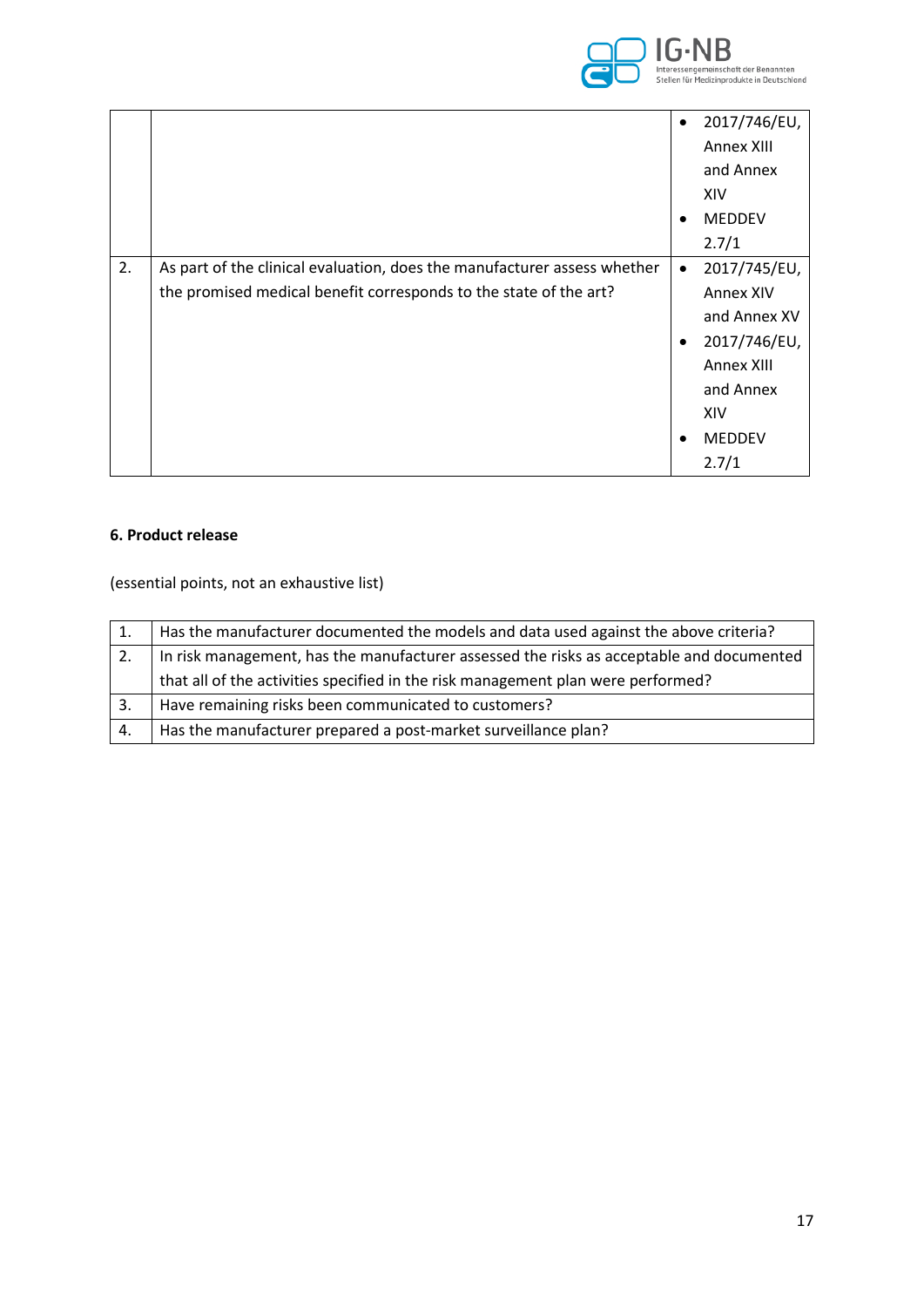

# **C) Requirements for the post development phases**

## **1. Production, distribution, installation**

| 1. | Has the manufacturer described how it is ensured that only exactly the      |           | IEC 62304,     |
|----|-----------------------------------------------------------------------------|-----------|----------------|
|    | intended artefacts (files) are delivered in exactly the intended version in |           | 5.8.8.         |
|    | the product or as a product?                                                |           |                |
| 2. | Has the manufacturer described how the people responsible for the           | $\bullet$ | ISO 13485,     |
|    | installation will know which is the latest version and how mix-ups during   |           | 7.8.3., 8.3.   |
|    | installation can be avoided?                                                | ٠         | IEC 62304,     |
|    |                                                                             |           | 5.8.4.         |
| 3. | Has the manufacturer described how it will be ensured during                |           | ISO 13485,     |
|    | installation that the requirements specified in the accompanying            |           | 7.5.3.         |
|    | materials (see above) are actually fulfilled?                               |           |                |
| 4. | Has the manufacturer established procedures to ensure that it can           |           | ISO 13485,     |
|    | communicate with the operators and users of its products in a timely        |           | 7.2.3., 8.3.3. |
|    | manner?                                                                     |           | IEC 82304,     |
|    |                                                                             |           | 8.4.           |
| 5. | Has the manufacturer specified and communicated minimum                     |           | 2017/745/EU,   |
|    | requirements regarding hardware, IT network characteristics and IT          |           | Annex I, 17.4. |
|    | security measures, including protection against unauthorised access?        |           | 2017/746/EU,   |
|    |                                                                             |           | Annex 1, 16.4. |

### **2. Post-Market Surveillance**

| 1. | Has the manufacturer prepared a Post-Market Surveillance (PMS) Plan?     | 2017/745/EU,              |
|----|--------------------------------------------------------------------------|---------------------------|
|    |                                                                          | Chapter VII               |
|    |                                                                          | 2017/746/EU,              |
|    |                                                                          | Chapter VII               |
| 2. | Has the manufacturer specified in this PMS plan the data he intends to   | 2017/745/EU,<br>$\bullet$ |
|    | collect and evaluate?                                                    | Chapter VII               |
|    |                                                                          | 2017/746/EU,              |
|    |                                                                          | Chapter VII               |
| 3. | Has the manufacturer specified in the PMS plan at which quality criteria | 2017/745/EU,              |
|    | and thresholds it considers action necessary, in particular a            | Chapter VII               |
|    | reassessment of the risk-benefit balance?                                | 2017/746/EU,              |
|    |                                                                          | Chapter VII               |
| 4. | When setting these thresholds, has the manufacturer analysed which       | 2017/745/EU,<br>$\bullet$ |
|    | feedback loops may influence the thresholds themselves?                  | Chapter VII               |
|    |                                                                          | 2017/746/EU,              |
|    |                                                                          | Chapter VII               |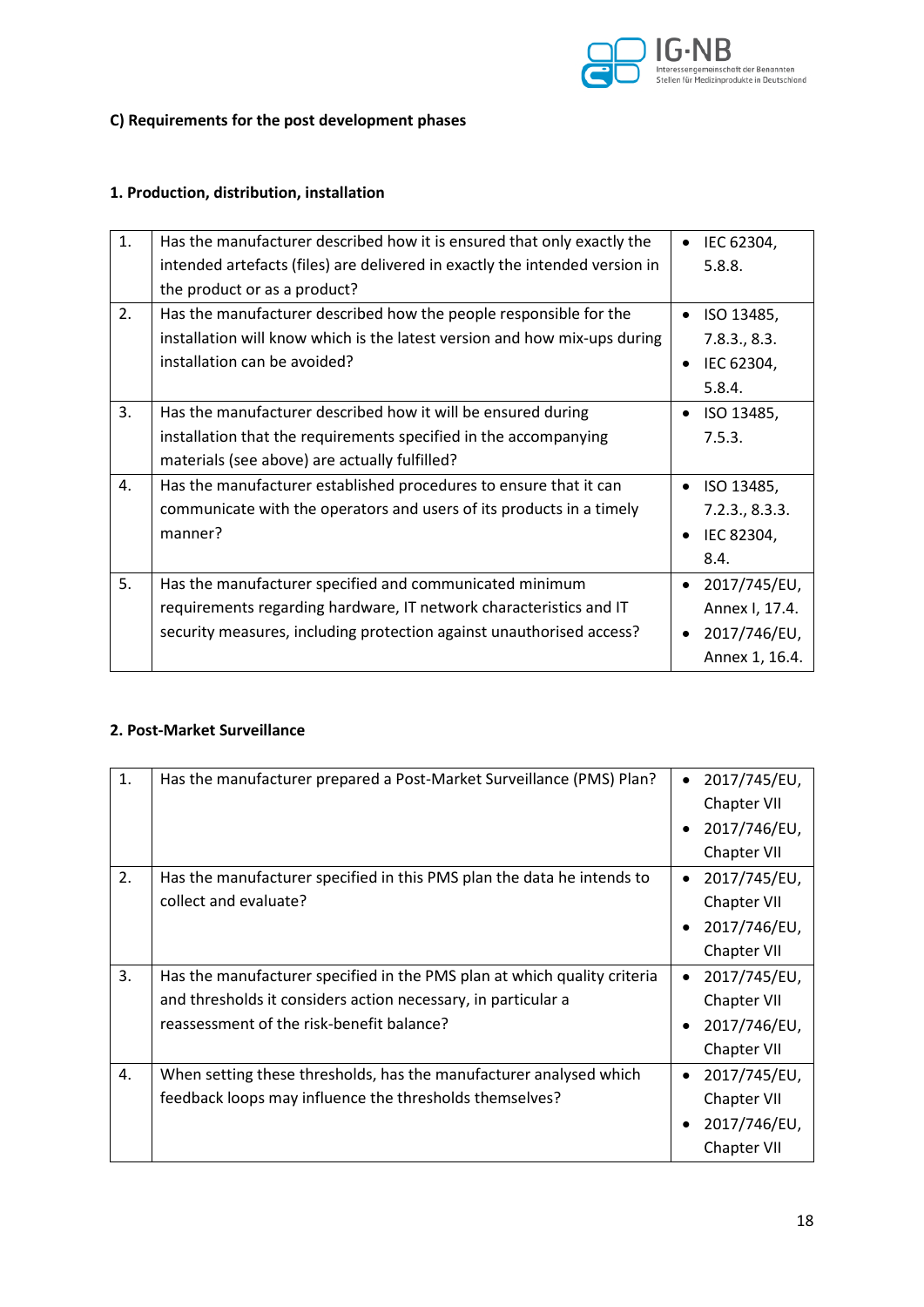

| 5.  | When setting these thresholds, has the manufacturer analysed which         | 2017/745/EU,<br>$\bullet$ |
|-----|----------------------------------------------------------------------------|---------------------------|
|     | self-fulfilling prophecies may influence the thresholds themselves?        | Chapter VII               |
|     |                                                                            | 2017/746/EU,              |
|     |                                                                            | Chapter VII               |
| 6.  | Has the manufacturer described in the PMS plan how it collects and         | $\bullet$ 2017/745/EU,    |
|     | analyses what information on adverse medical effects?                      | Chapter VII               |
|     |                                                                            | 2017/746/EU,              |
|     |                                                                            | Chapter VII               |
| 7.  | Has the manufacturer described in the PMS plan how and which               | 2017/745/EU,<br>$\bullet$ |
|     | information on (adverse) behavioural changes or (predictable) misuse is    | Chapter VII               |
|     | collected and how these information are assessed?                          | $\bullet$ 2017/746/EU,    |
|     |                                                                            | Chapter VII               |
| 8.  | Has the manufacturer described in the PMS plan how it collects and         | 2017/745/EU,<br>$\bullet$ |
|     | assesses information on additional "adverse effects"?                      | Chapter VII               |
|     |                                                                            | 2017/746/EU,              |
|     |                                                                            | Chapter VII               |
| 9.  | Has the manufacturer described in the PMS plan how and which               | 2017/745/EU,<br>$\bullet$ |
|     | information is collected to assess whether the data in the field is        | Chapter VII               |
|     | consistent to the expected data or training data?                          | 2017/746/EU,              |
|     |                                                                            | Chapter VII               |
| 10. | Has the manufacturer described in the PMS plan how and how often it        | $\bullet$ 2017/745/EU,    |
|     | will collect information on whether the product is still state-of-the-art? | Chapter VII               |
|     |                                                                            | 2017/746/EU,              |
|     |                                                                            | Chapter VII               |
| 11. | Has the manufacturer described in the PMS plan how and how often it        | 2017/745/EU,<br>$\bullet$ |
|     | will collect information on whether the ground truth or gold standard is   | Chapter VII               |
|     | still current?                                                             | 2017/746/EU,              |
|     |                                                                            | Chapter VII               |
| 12. | Has the manufacturer described in the PMS plan how and how often it        | $\bullet$ 2017/745/EU,    |
|     | verifies that changes are compliant with the Algorithm Change Protocol     | Chapter VII               |
|     | (ACP) and within the SaMD Pre-Specifications (SPS)?                        | 2017/746/EU,              |
|     |                                                                            | Chapter VII               |